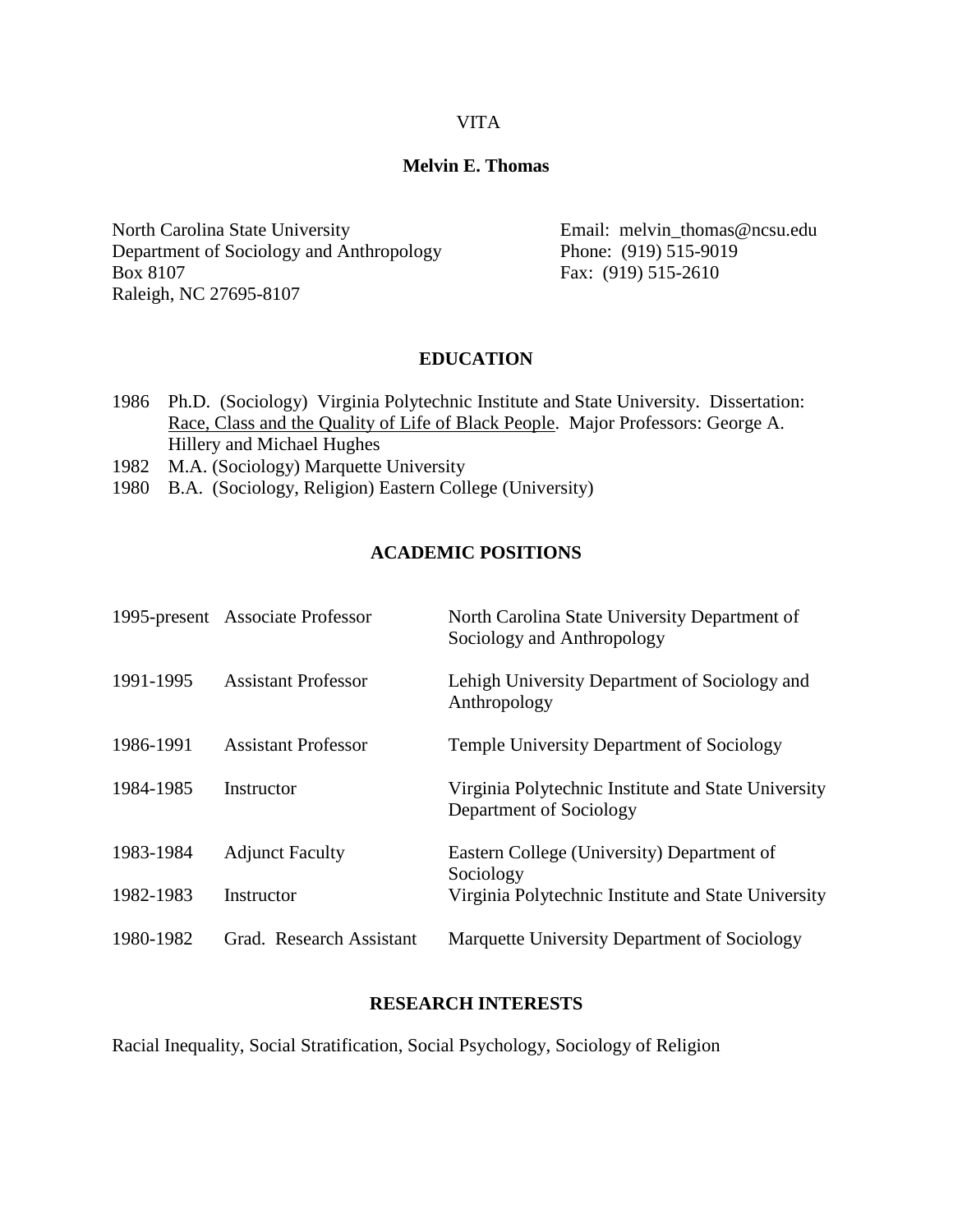### **COURSES TAUGHT**

**Undergraduate:** Principles of Sociology, Race and Ethnic Relations, Human Behavior, Racism in the U.S., Religion and Society, Social Stratification, Social Problems, Blacks and Whites in America (Honors), American Ethnicity**. Graduate:** Race and Ethnic Inequality, Research Methods and Statistics

# **PEER-REVIEWED PUBLICATIONS**

#### *Book:*

Color Struck: How Race and Complexion Matter in the "Color-Blind" Era. 2017. Co-edited with Lori Latrice Martin, Hayward Derrick Horton, Cedric Herring, and Verna M. Keith. Boston, MA: Sense Publishers.

#### *Papers:*

**Thomas, Melvin**, Cedric Herring, Moshe Semyonov, and Hayward Derrick Horton. "Race and the Accumulation of Wealth: Racial Differences in Net Worth over the Life Course, 1989- 2009." Social Problems. Conditionally Accepted.

Moye, Richard and **Melvin Thomas**. "Race and Housing Values: What Happens When Whites Don't All Move Out?" City and Community. Forthcoming.

Horton, Hayward D., Kecia Johnson, **Melvin Thomas** and Cedric Herring. "Do Guys Just Want to Have Fun?: Racial Differences in Cohabitation and Marriage Among Men." Issues in Race and Society. Forthcoming.

**Thomas, Melvin**. 2017. "It's Hardly Fair To Bring A Child Into The World With The Way Things Look. . .: Anomie, Mistrust and the Impact of Race, Class and Gender." Sociological Inquiry. doi: 10.1111/soin.12191.

**Thomas, Melvin**, Richard Moye, Loren Henderson, and Hayward Derrick Horton. 2018. "Separate and Unequal: The Impact of Socioeconomic Status, Segregation and the Great Recession on Racial Disparities in Housing Values." Sociology of Race and Ethnicity. 4(2):229-244..

Henderson, Loren, **Melvin Thomas**, Cedric Herring, and Hayward Derrick Horton. 2017. "Business Wealth and the Composition of Ownership Teams in New Firms: The Role of Homophily and Diversity" Journal of Business Diversity. 17(3): 103-115.

Henderson, Loren, Cedric Herring, **Melvin Thomas** and Hayward Horton. 2015. "Credit Where Credit is Due?: Race, Gender and the Credit Scores of Business Startups." Review of Black Political Economy. 42(4):459-479.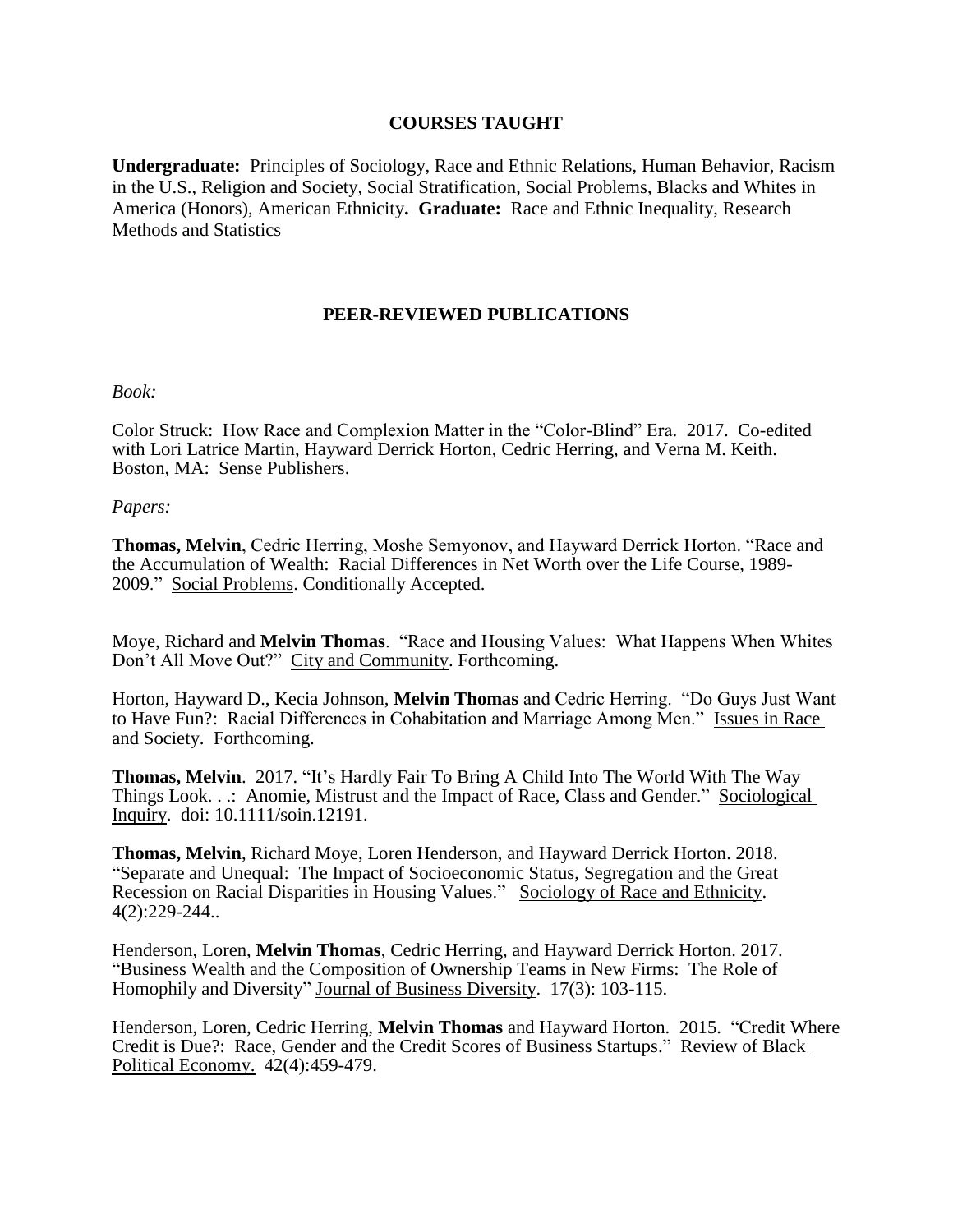**Thomas, Melvin** and Richard Moye. 2015. "The Impact of Social Class and Racial Segregation on Black-White Income Inequality." Sociology of Race and Ethnicity 1 (October): 490-502.

Herring, Cedric, Hayward D. Horton, and **Melvin Thomas**. 2015. "Life at the Edge: Precarity and Economic Insecurity in the Obama Era." Research in Race and Ethnic Relations 19:125-143.

Thompson, Maxine, **Melvin Thomas**, and Rachel Jones Head. 2012. "Race, Socioeconomic Status, and Self-Esteem: The Impact of Religion." Sociological Spectrum. 32(5):385-405.

Herring, Cedric, Hayward Derrick Horton, and **Melvin Thomas**. 2012. "After the Storm: Race and Victims' Reactions to the Hurricane Katrina Aftermath." Pp. 105-123 in Reinventing Race, Reinventing Racism, John Betancur and Cedric Herring (Editors). Leiden, Netherlands: Brill Academic Publisher.

**Thomas, Melvin**, Cedric Herring and Hayward D. Horton. 2010. "Racial Differences in the Perception of Racial Equality in the Obama Era." Pp. 177-192 in Race and the Age of Obama, Donald Cunnigan and Marino Bruce (Editors). Emerald Press.

Tomaskovic-Devey, Donald, **Melvin Thomas**, and Kecia Johnson. 2005. "Race and the Accumulation of Human Capital Across the Career: A Theoretical Model and Fixed Effects Application." American Journal of Sociology 111(July): 58-89.

Herring, Cedric, Hayward D. Horton and **Melvin Thomas**. 2002. "Inner-City Entrepreneurship: Is Self-Employment a Cure For Poverty?" Pp. 89-111 in The New Political Science: Race, Ethnicity Immigration and Public Policy, Marlese Durr, editor.

**Thomas, Melvin** and Linda Treiber. 2000. "Race, Gender and Status: A Content Analysis of Four Popular Magazines." Sociological Spectrum 20(3): 357-371.

Horton, Hayward D.,Beverlyn Lundy Allen, Cedric Herring and **Melvin Thomas.** 2000. "Lost in the Storm: The Sociology of the Black Working Class, 1850-1990." American Sociological Review 65(February): 128-137.

**Thomas, Melvin.** 2000. "Anything But Race: The Social Science Retreat From Racism." African American Research Perspectives. 6(1):79-96.

Herring, Cedric, **Melvin Thomas,** Marlese Durr and Hayward D. Horton. 1998. "Does Race Still Matter: The Determinants and Consequences of Self-Reports of Discrimination Victimization." Race and Society 1(2):109-123.

Hughes, Michael and **Melvin Thomas**. 1998. "The Continuing Significance of Race Revisited: A Study of Race, Class and Quality of Life in America, 1972-1996." American Sociological Review 64(6):785-795.

Horton, Hayward D. and **Melvin Thomas**. 1998. "Race, Class and Family Structure: Differences in Housing Values For Black And White Homeowners." Sociological Inquiry 68(1):114-136.

**Thomas, Melvin**, Cedric Herring and Hayward Horton. 1995. "Racial and Gender Differences in Returns From Education." Pp. 239-253 in Race and Ethnicity in America: Meeting the Challenge in the 21st Century, edited by Gail Thomas. Washington, DC: Taylor and Francis.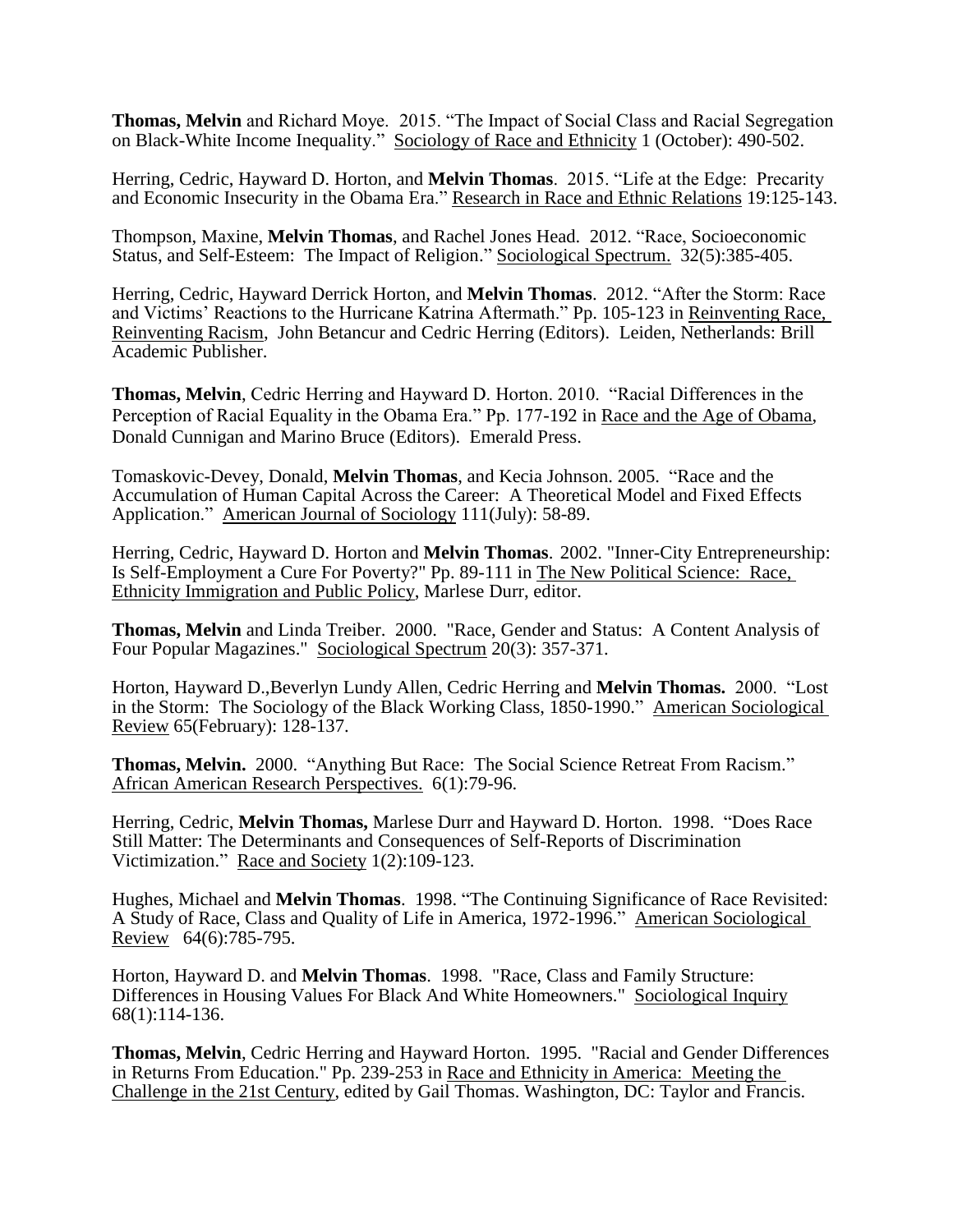Horton, Hayward D. and **Melvin Thomas**. 1995. "The Impact of Population and Structural Change on Racial Inequality in the U.S.: An Examination of Employment Toward the 21<sup>st</sup> Century." Pp. 227-237 in Race and Ethnicity in America: Meeting the Challenge in the 21st Century, edited by Gail Thomas. Washington, DC: Taylor and Francis.

Horton, Hayward D., **Melvin Thomas** and Cedric Herring. 1995. "Rural-Urban Differences in Black Family Structure: An Analysis of the 1990 Census." Journal of Family Issues. 16(3):298-313.

**Thomas, Melvin**. 1995. "Race, Class, and Occupation: An Analysis of Black and White Earning Differences for Professional and Non-Professional Men, 1940-1990." Pp. 139-156 in Research in Race and Ethnic Relations, edited by Rutledge Dennis.

**Thomas, Melvin**, Cedric Herring, and Hayward D. Horton. 1994. "Discrimination Over the Life Course: A Synthetic Cohort Analysis of Earning Differences Between Black and White Males, 1940-1990." Social Problems. 41(4):601-622.

Herring, Cedric, Hayward D. Horton and **Melvin Thomas**. 1993. "Feminization of Poverty or Pauperization of Women: Toward an Understanding of the Sources of Change in Women's Rates of Poverty." National Journal of Sociology. 7(1):43-65.

**Thomas, Melvin**. 1993. "Race, Class, and Personal Income: An Empirical Test of the Declining Significance of Race Thesis, 1968-1988." Social Problems 40(3):328-342.

**Thomas, Melvin** and Bernadette Holmes. 1992. "Determinants of Satisfaction for Blacks and Whites." Sociological Quarterly 33(3):459-472.

**Thomas, Melvin** and Hayward D. Horton. 1992. "Race, Class, and Family Structure: The Case of Family Income." Sociological Perspectives 35(3):433-450.

**Thomas, Melvin** and Michael Hughes. 1986. "The Continuing Significance of Race: A Study of Race, Class, and Quality of Life in America, 1972-1985." American Sociological Review 51(Dec.):830-841.

### **WORKS IN PROGRESS**

#### *Papers:*

"Race, Ethnicity and the Pursuit of the American Dream: Changes in Homeownership for Asians, Blacks, Latinos, and Whites, 2000-2015" with Hayward Derrick Horton, Cedric Herring, and Loren Henderson.

"Intersectionality and Family Poverty, 1980-2015: A Socio-Demographic Analysis" with Hayward Derrick Horton, Cedric Herring, and Loren Henderson.

"Racial and Gender Differences in Student Evaluations of African American Faculty" with Kendra Jason.

"Comparison of the Prevalence of Stable Integrated Neighborhoods in Select MSAs" with Richard Moye.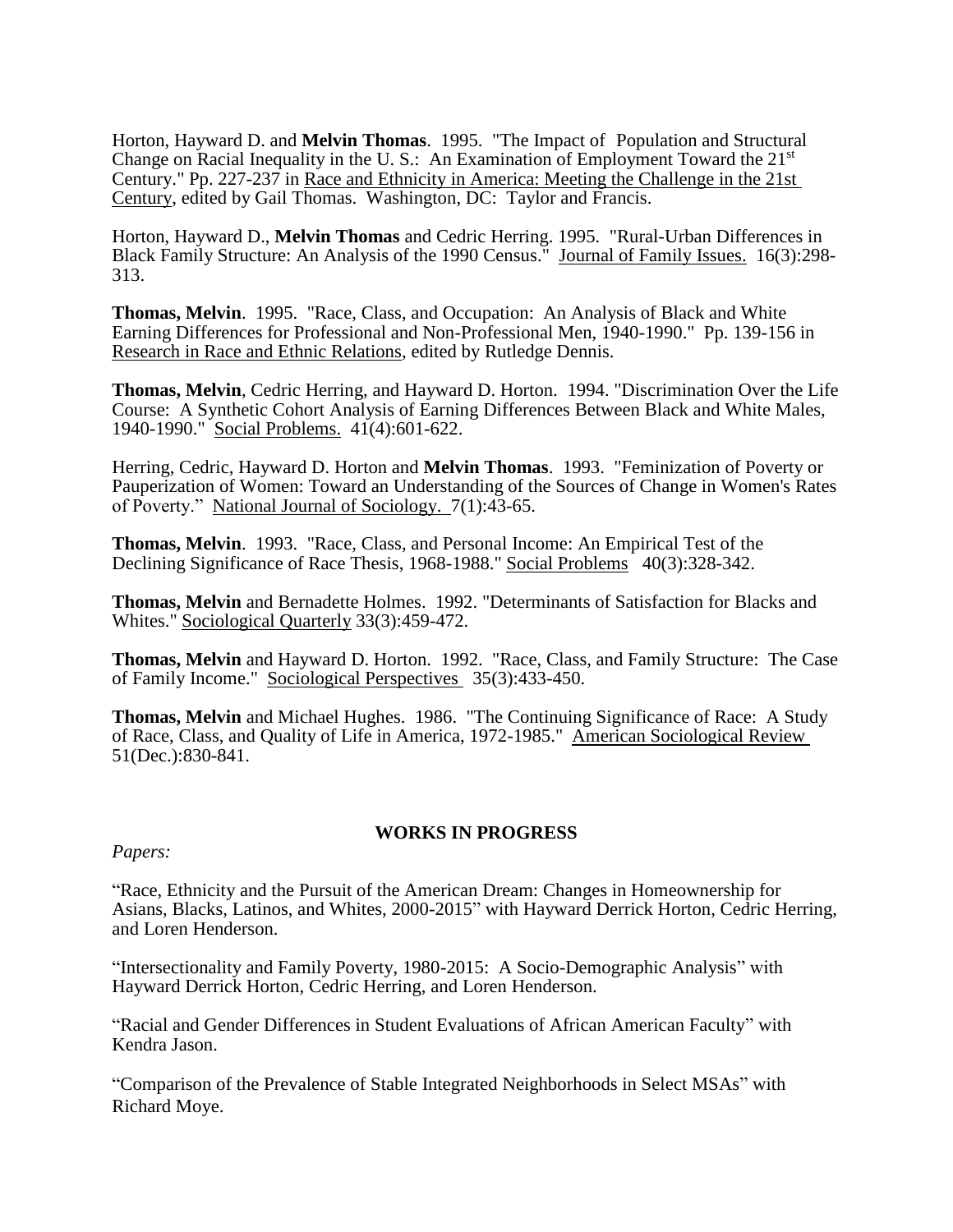### **PROFESSIONAL MEMBERSHIPS**

American Sociological Association Association of Black Sociologists Southern Sociological Society

# **OTHER PROFESSIONAL ACTIVITIES**

2007-2008 President, Association of Black Sociologists 2006-2009 Association of Black Sociologists Executive Committee Member

# **SELECTED PRESENTATIONS**

**Thomas, Melvin E**., Cedric Herring and Hayward D. Horton. "Reassessing Racial Differences in the Perception of Racial Equality in the Obama Era." Presentation at The Obama Effect 2.0 Conference. University of Maryland-Baltimore County. Oct 28<sup>th</sup> 2016.

**Thomas, Melvin**. "The American Dream and the African American Middle Class." Presentation at the Duke University Race Workshop, September 2015. Durham, NC.

Herring, Cedric, Moshe Semyonov, Hayward D. Horton, and **Melvin Thomas**. "Race and the Journey to Wealth: Racial Differences in Net Worth over the Life Course, 1989-2009." Paper presented at the annual meeting of the American Sociological Association Annual Meeting, Hilton New York and Sheraton New York, New York, NY, Aug 10, 2013

**Thomas, Melvin E**. "The Impact of Segregation and Social Class on Racial Differences in Earnings." Southern Sociological Society Annual Meeting, March 2012.

Horton, Hayward D., Cedric Herring and **Melvin Thomas**. "Do Guys Just Want to Have Fun?: Racial Differences in Cohabitation and Marriage Among Men." Association of Black Sociologists Annual Meeting, August 2011.

**Thomas, Melvin E**., Cedric Herring and Hayward D. Horton. "Racial Differences in the Perception of Racial Equality in the Obama Era." Paper presented at the Association of Black Sociologists Annual Meeting, 2010.

**Presidential Address** at the 2008 Awards Luncheon at the Annual Meeting in Boston, MA. "The Contexts and Contours of The Changing and Continuing Significance of Race."

T**homas, Melvin**, Donald Tomaskovic-Devey, and Kecia Johnson. "Race and the Accumulation of Human Capital Across the Career: A Theoretical Model and Fixed Effects Application. Paper presented at the American Sociological Association Annual Meeting, 2002.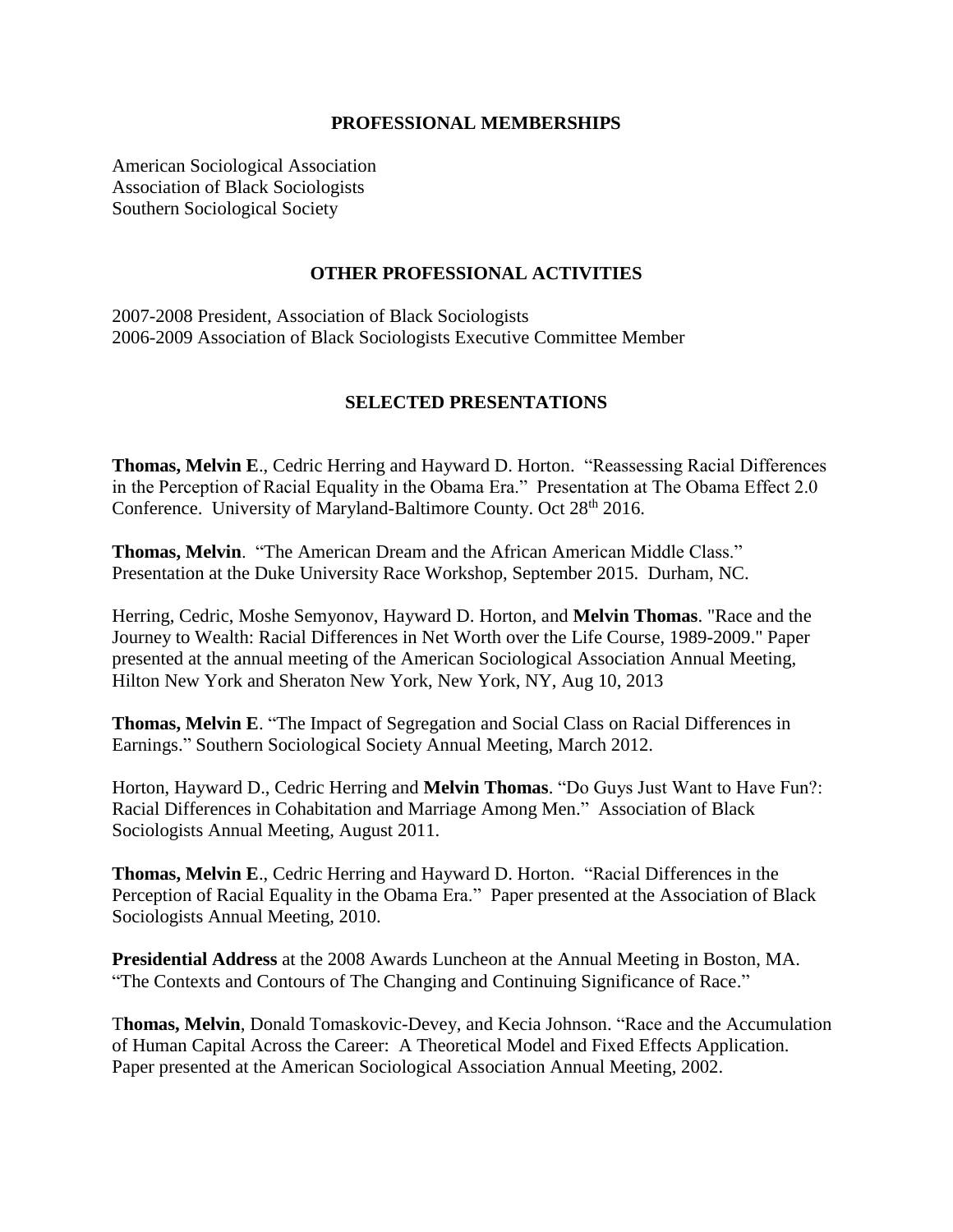**Thomas, Melvin**, Cedric Herring, and Hayward D. Horton. "Exploring the Great Divide: Race and Class Differences in Perceptions of Racial Justice." Presented at the Association of Black Sociologists Annual Meeting, Aug. 1998.

Herring, Cedric, **Melvin Thomas,** Marlese Durr and Hayward D. Horton. "Discrimination in America: The Determinants and Consequences of Discrimination Victimization." Presented at the Association of Black Sociologists Annual Meeting, Aug. 1997.

**Thomas, Melvin** and Bernadette Holmes. "Race, Gender and the Determinants of Satisfaction: The Status of African American Women." Paper presented at the Southern Sociological Society Annual Meeting, April 1995.

**Thomas, Melvin**. "Racial and Gender Differences in the Benefits of Education." Paper presented at the American Sociological Association Annual Meeting, Aug. 1994.

**Thomas. Melvin** and Maxine Thompson. "Determinants of Self-Esteem for Blacks and Whites." Paper presented at the Southern Sociological Society Annual Meeting, April 1994.

Horton, Hayward D. and **Melvin Thomas**. "Population Change and the Employment Status of College-Educated Blacks." Paper presented at the American Sociological Association Annual Meeting, Aug. 1993.

**Thomas, Melvin**. "Race, Class, and Occupation: An Analysis of Black and White Earning Differences for Professional and Non-Professional Men, 1940-1990." Paper presented at the Southern Sociological Society Annual Meeting, April 1993.

**Thomas, Melvin**, Cedric Herring, and Hayward D. Horton. "Discrimination of the Life Course: A Cohort Analysis of Earning Differences Between Black and White Males, 1940-1990." Paper presented at the Southern Sociological Society Annual Meeting, April 1992.

**Thomas, Melvin** and Hayward D. Horton. "Race, Class, and Family Structure: An Analysis of Racial Differences in Housing Values." Paper presented at the American Sociological Association Annual Meeting, Aug. 1991.

**Thomas, Melvin.** "The Effects of Discrimination over the Life Course: A Study of Age Related Income Differences Between Black and White Males, 1940-1990." Paper presented at the Association of Black Sociologists Annual Meeting, Aug. 1991.

**Thomas, Melvin**. "Race, Class, Poverty and Income: An Empirical Test of the Declining Significance of Race Thesis." Presented at the Annual Meeting of the Southern Sociological Society, March, 1990 in the session entitled "Race VS Class: The Continuing Debate."

**Thomas, Melvin** and Bernadette Holmes. "Determinants of Satisfaction for Blacks and Whites." Presented at the Annual Meeting of the Southern Sociological Society, April, 1989 in the session on Minority Families.